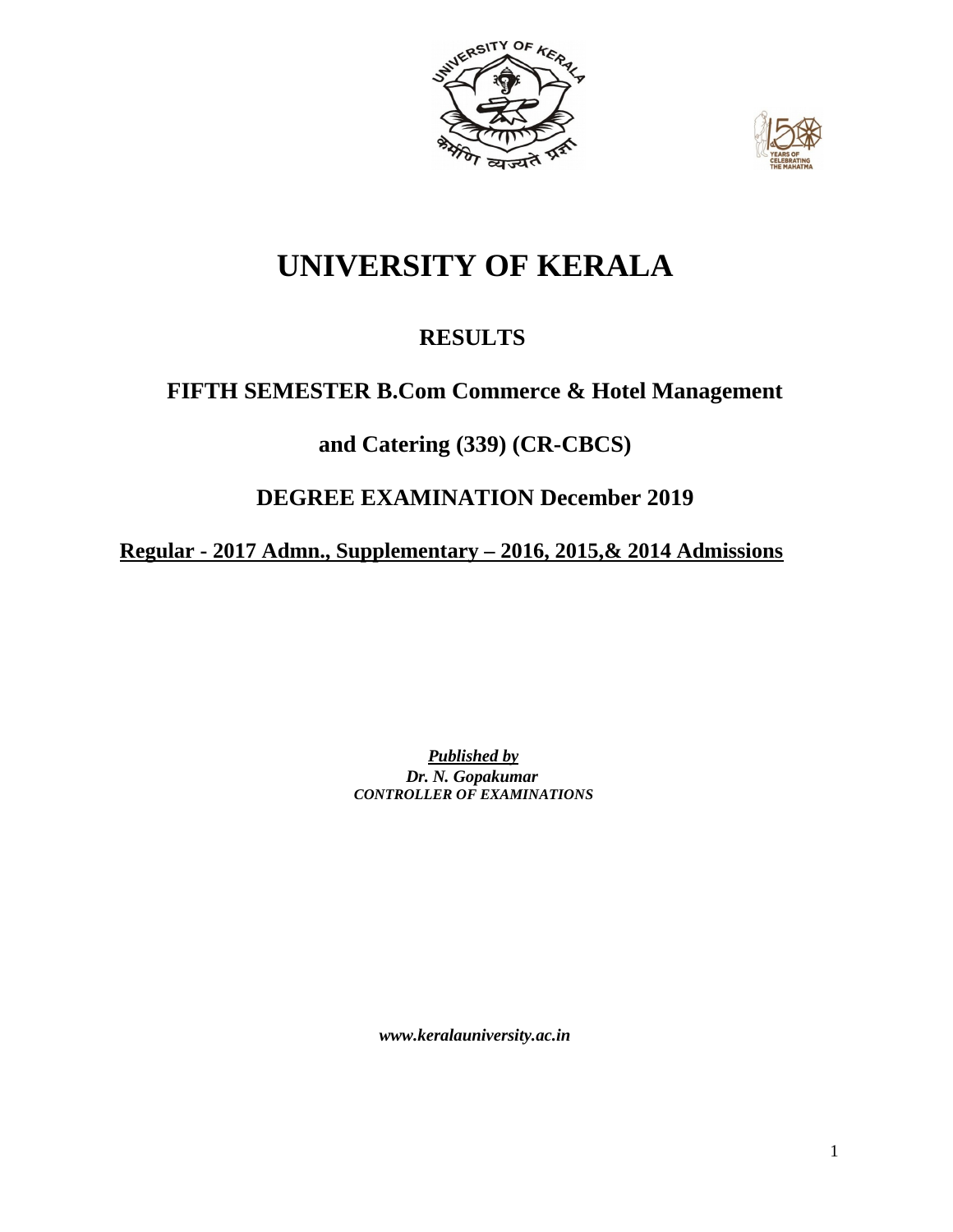### **UNIVERSITY OF KERALA**



**No. ES V/2020 Thiruvananthapuram Dated: 23/06/2020**

### **S Y N D I C A T E – I N – C I R C U L A T I O N**

**The results of the Career Related First Degree Programme under CBCSS FIFTH Semester B.Com Commerce & Hotel Management and Catering (339) Group 2(a), (Regular –2017 Admn. Supplementary –2014, 2015 & 2016 Admns.) Degree Examination December 2019 as declared by the respective Board of Examiners are given below.**

| <b>Name of Examination</b>                                                                | <b>Total</b><br>Registered | <b>Total Appeared</b> | <b>Total</b><br><b>Pass</b> | %Pass        |
|-------------------------------------------------------------------------------------------|----------------------------|-----------------------|-----------------------------|--------------|
| <b>FIFTH Semester B.Com</b><br><b>Commerce &amp; Hotel</b>                                | 48                         | 48                    | 34                          | 70.83        |
| <b>Management and Catering</b><br>(339), Degree<br><b>Examination,</b><br><b>December</b> |                            |                       |                             |              |
| 2019<br>(2015 Scheme) (Regular-<br>2017 Admn. and                                         |                            |                       |                             |              |
| Supplementary - 2015 &<br>2016 Admns.)                                                    |                            |                       |                             |              |
| <b>FIFTH Semester B.Com</b><br><b>Commerce &amp; Hotel</b><br><b>Management and</b>       | $\bf{0}$                   | $\mathbf{0}$          | $\mathbf{0}$                | $\mathbf{0}$ |
| Catering (339), Degree<br><b>Examination</b>                                              |                            |                       |                             |              |
| <b>December</b><br>2019<br>(2014 Scheme)                                                  |                            |                       |                             |              |
| (Supplementary - 2014<br>Admn.)                                                           |                            |                       |                             |              |

The results may be approved. It is proposed to publish the results on 23/06/2020

**Sd/- CONTROLLER OF EXAMINATIONS**

To

- **1. E.J.III,**
- **2. E.J. IX**
- **3 PRO**
- **4 Enquiry 5 IT Cell**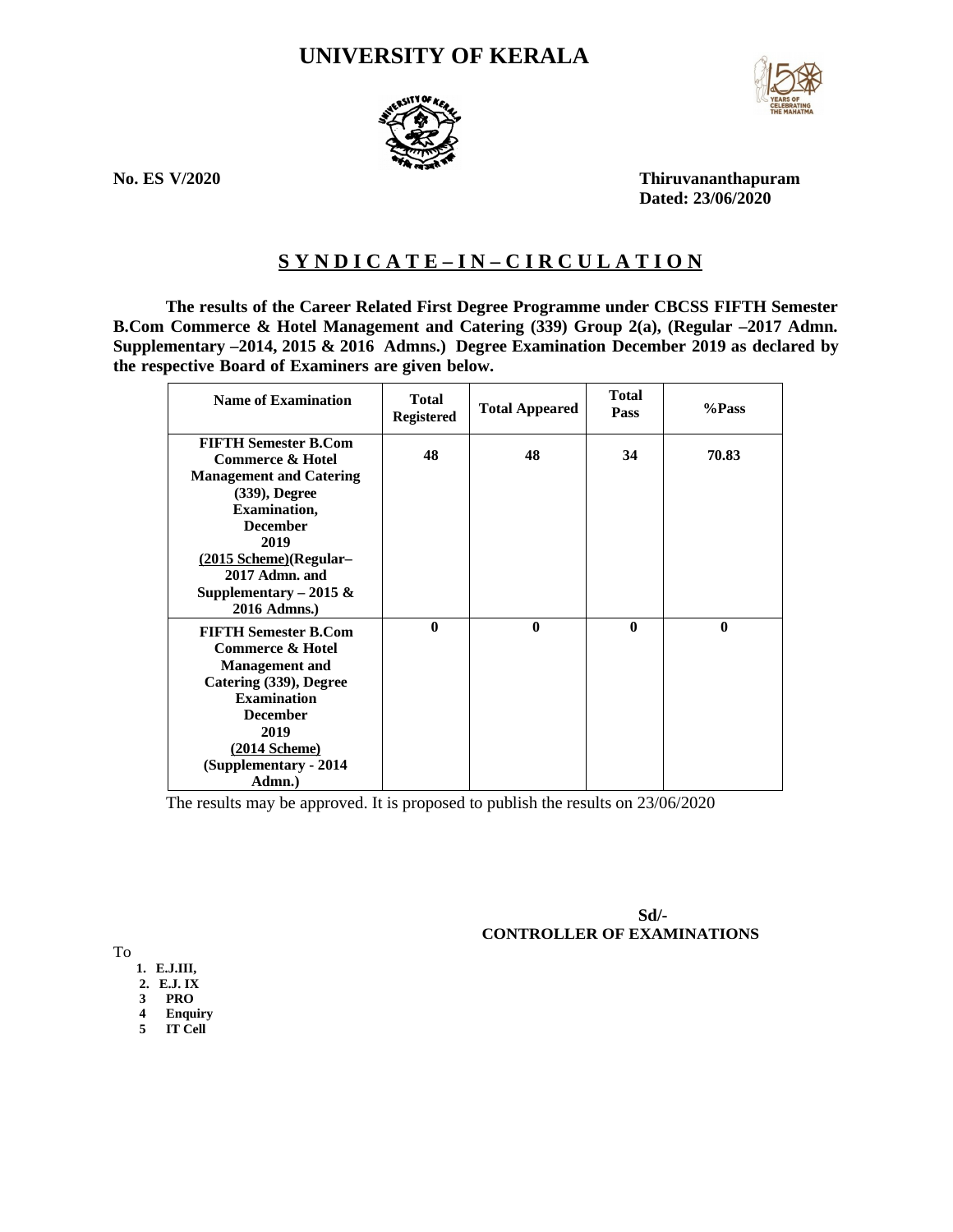

- 1. The following is the provisional list of Register Numbers of the successful candidates at the Career Related First Degree Program Under CBCSS Group 2(a) **FIFTH Semester B.Com Commerce & Hotel Management and Catering (339) Group 2(a) (Regular – 2017 Admn. and Supplementary –2014, 2015& 2016 Admns.) Degree Examination December 2019** as declared by the Board of Examiners.
- 2. For the successful completion of a semester, a student of **2014 Admission** has to score a minimum SCPA of 4.00 (E Grade). A minimum of 40% of marks (E Grade) is required for passing a course with a separate minimum of 40% (E Grade) for Continuous Evaluation and End Semester Evaluation.
- 3. For 2015, 2016 & 2017 Admission Candidates, a student has to score a minimum 35% marks each for ESE and CE for a course pass. However, 40% in aggregate (CE+ESE) is required for a semester pass.
- 4. The last date for revaluation and scrutiny is **06.07.2020** . Candidates should make use of draft mark list available in the university website for applying for revaluation. Application for scrutiny and revaluation should be **submitted online only**.

**Sd/-**

#### **CONTROLLER OF EXAMINATIONS**

University Buildings, Thiruvananthapuram Dated: 23/06/2020